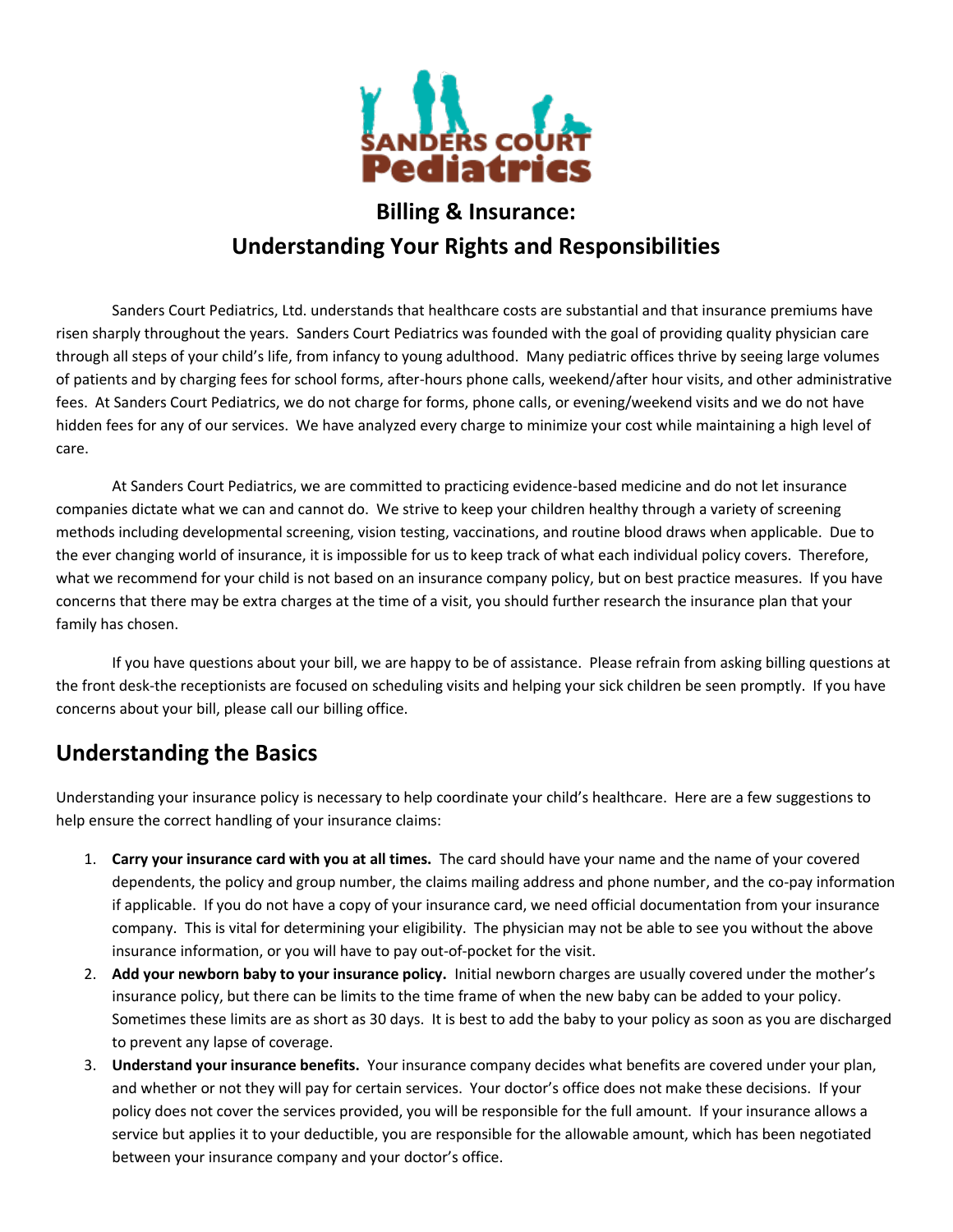- 4. **Understand which specialists and laboratories are in-network with your plan.** To determine which specialist, doctor, or laboratory is in-network, it is best to call your insurance company directly. Not verifying coverage can be a costly mistake if your doctor is not in-network and the full amount of the visit is applied to your balance. This is true for both primary care providers and for specialists.
- 5. **Be aware of when your coverage begins, and when your policy is due for renewal.** This will prevent any lapse of coverage for you and your children, and helps with proper processing of claims. If there is a problem with your coverage, call your doctor's office as soon as possible to let them know, and to see if they can help you resolve the issue. The office may also be able to help you resolve or prevent any other further claims issues, including filing appeals and ensuring claims were processed correctly. Knowing your insurance benefits and how your claims are processed will save you time, money, and energy.

### **Know Your Financial Responsibilities**

There are three different types of patient responsibility: copay, deductible, and coinsurance.

- A copay is the amount of money that you pay up-front before seeing the doctor. Copayments are due at the time services are rendered, even if your child is sick.
- A deductible is the amount of money that you must pay out-of-pocket before the insurance company will begin paying on claims. The deductible is not the full amount of charges, but is the amount allowed by your insurance company as negotiated between your doctor and your plan. A deductible may be set low (\$250) or high (\$5,000), depending on your plan. Once you have met this amount, insurance will begin paying your doctor the allowed amount of charges. If you have a plan that requires you to continue paying after your met your deductible, you will be paying a coinsurance amount.
- Coinsurance is generally a percentage of the allowed amount after you have met your deductible, which has been negotiated between your doctor's office and your insurance plan. For example, if you have a 30% coinsurance, then you will be responsible for 30% of the allowed charges, with your insurance paying the remaining 70%.

### **What to Ask your Insurance Company before a Well Child Exam**

Many insurance companies limit the amount they will pay for physical examinations (well-child visits) and immunizations for dependent children. This has become more common, and the limits continue to decrease. These limits are typically expressed in terms of number of visits per child per calendar year. In some cases, the limits vary with the age of the child. This means that if you have children of different ages, each child may have different well visit reimbursement limits.

To help you avoid unpleasant financial surprises, here is what you can do before your child's next well visit:

- Review your insurance policy carefully to determine if there are limits on the number of well visits per calendar year. If you have difficulty understanding what the policy says, call the insurance company's customer service department to ask. You can also enlist the help of your employer's benefits person. Due to the number of patients in our practice, it is impossible for us to obtain this information. Your insurance policy is an agreement between you and your company and therefore, it is appropriate that *you* are the person to obtain the information.
- Some insurance companies will set this limit per calendar year, while some companies set this limit per 365 days. It is important for you to know when these limits reset when scheduling your child's annual well exam.
- The number of visits per calendar year does not necessarily reset if you transfer to another practice. Please be aware of when your last well child exam was if you switched practices to help avoid unnecessary charges.
- *If we suggest more visits than your insurance company covers, you are expected to pay for the well child exam. If you do not want to pay out of pocket for a visit, please let your physician know to determine a schedule that works within your insurance plan.*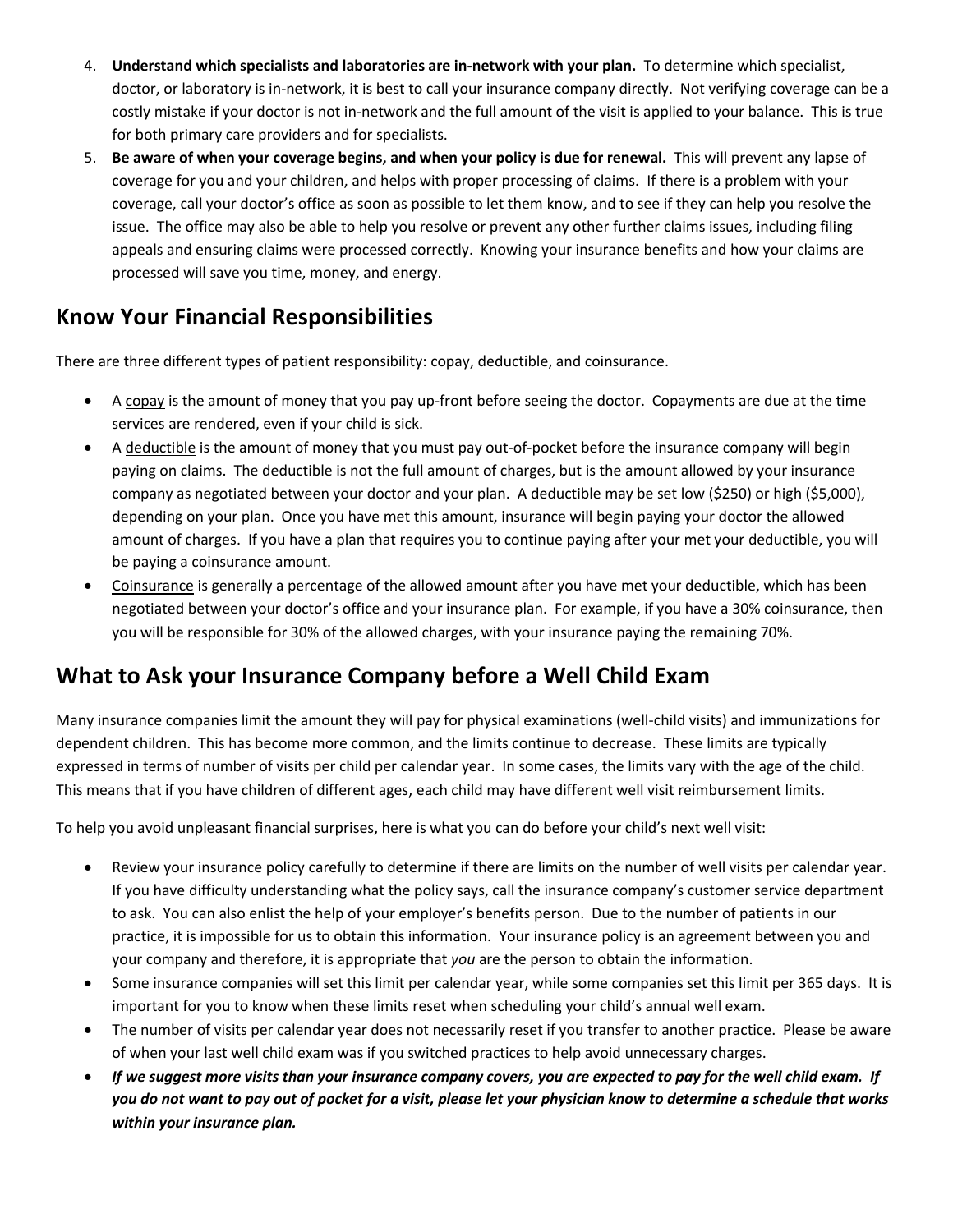## **Understanding your "Explanation of Benefits"**

In your explanation of benefits, you will see several basic areas:

- First you will see the provider charge, where Sanders Court Pediatrics sets our charges at a reasonable and customary amount based on insurance negotiated payments.
- Second, you will see provider responsibility, the discount part of the fee that Sanders Court Pediatrics has agreed to when contracting with your insurance plan.
- Next, you will see the amount allowed by benefit, where the charges may be paid by your insurance, or may be passed on to you due to a deductible. If a charge is "disallowed," the charge will be passed on to the patient. We cannot discount the costs passed on to the patient by your insurance company, as this is illegal and would violate the terms of our contact with your insurance company.

Many insurance plans do not cover all of the typical costs of an office sick or well child visit. Tests including vision and certain blood tests are not always covered. The amount of physical exams covered in a calendar year may also be limited. At Sanders Court Pediatrics, we do not practice medicine based on charges allowed by insurance companies. We practice medicine based on our extensive training, experience, and using the "Bright Future Guidelines" as set by the American Academy of Pediatrics. These guidelines demonstrate the recommended screening tests and immunizations pediatricians are expected to carry out at each well visit at children through the age of 18.

If your insurance company has decided that they will not pay for a particular procedure, the payment will be your responsibility. At times, we have patients who will ask us not to do anything that is not covered by insurance. However, we cannot reasonably do this as there are thousands of different plans within the insurance carriers that we do accept. Ethically, we cannot pick and choose services as this would violate our standards of care. If you have concerns about your coverage, please contact your insurance company prior to your child's visit to see what physical exam charges are covered.

If you wish to waive any recommended screenings, we will documents in your child's chart that you are opting out of a recommended screening for your child. If your child has had one of the tests elsewhere (sees an eye doctor regularly, or had bloodwork performed elsewhere), the tests do not need to be repeated in our office.

### **Payment for Services**

Statements are sent monthly for any balance due, and payments are due upon receipt of the statement. Should you find yourself experiencing financial hardship, Sanders Court Pediatrics is willing to set up a payment plan that works for your family. Please contact our billing office if you need any assistance with your bill or to set up a payment plan if necessary.

### **Renewing Your Policy**

Many policies have re-enrollment periods in the fall or at the end of the year. During this time, it is important for you to review all new information to ensure that your policy will remain the same. Often times the copay, deductible, and coinsurance amounts can change.

During the re-enrollment period, you may also be able to change plans entirely, so it is important to know what to look for in terms of family coverage. In order to choose the right insurance, review the policy information carefully, including what benefits are covered. Vaccinations are expensive, and some plans exclude them, so make sure they will be a covered benefit for your children. We also suggest verifying the coverage amounts for both well child exams and sick visits, as these maybe processed differently.

Understand what type of visits will be subject to deductibles or coinsurance amounts, and consider the pros and cons of high-deductible plans with low premiums and low- or no-deductible plans with higher premiums. There are many different